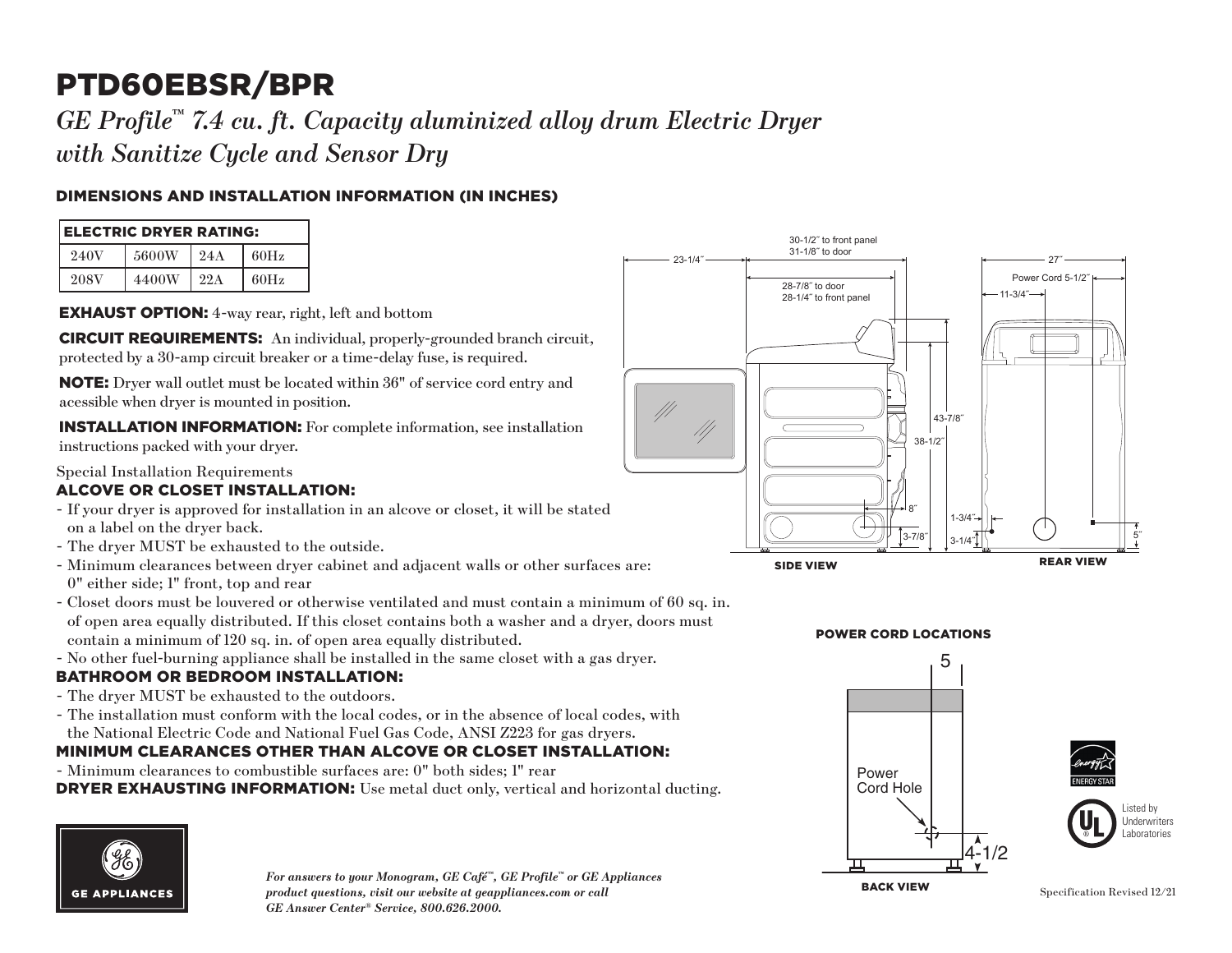## PTD60EBSR/BPR

GE Profile™ 7.4 cu. ft. Capacity aluminized alloy drum Electric Dryer *with Sanitize Cycle and Sensor Dry*

#### FOR COMPLETE INFORMATION, SEE INSTALLATION INSTRUCTIONS PACKED WITH YOUR DRYER.

#### DUCTING MATERIALS:

For best performance, this dryer should be vented with 4" diameter all rigid metal exhaust duct. If rigid metal duct cannot be used, then UL-listed flexible metal (semi-rigid) ducting can be used (Kit WX08X10077). In special installations, it may be necessary to connect the dryer to the house vent using a flexible metal (foil-type) duct. A UL-listed flexible metal (foiltype) duct may be used ONLY in installations where rigid metal or flexible metal (semi-rigid) ducting cannot be used AND where a 4" diameter can be maintained throughout the entire length of the transition duct. Please see installation instruction packed with your dryer for complete instructions when using flexible metal (foil type) ducting.

#### EXHAUST LENGTH CALCULATION:

- 1. Determine the number of 90° turns needed for your installation. If you exhaust to the side or bottom of dryer, add one turn.
- 2. The maximum length of 4" rigid (aluminum or galvanized) duct which can be tolerated is shown in the table. A turn of  $45^{\circ}$  or less may be ignored. Two  $45^{\circ}$  turns within the duct length should be treated as a 90° elbow. A turn over 45° should be treated as a 90° elbow.

Dryers must be exhausted to the outside.

CAUTION: For personal safety do not terminate exhaust into a chimney, under any enclosed house floor (crawl space), or into an attic, since the accumulated lint could create a fire hazard or moisture could cause damage. Never terminate the exhaust into a common duct or plenum with a kitchen exhaust, since the combination of lint and grease could create a fire hazard.

Exhaust ducts should be terminated in a dampered wall cap to prevent back drafts, bird nesting, etc. The wall cap must also be located at least 12" above the ground or any other obstruction with the opening pointed down.

#### FOR MORE INFORMATION ON VENTING KITS AND ACCESSORIES, PLEASE CALL 1-800-GE-CARES.

#### DRYER EXHAUSTING INFORMATION— USE METAL DUCT ONLY VERTICAL AND HORIZONTAL DUCTING



For every extra 90° elbow, reduce the allowable vent system length by 10 ft.

Two 45° elbows will be treated like one 90° elbow. For the side exhaust installations, add one 90° elbow to the chart. When calculating the total vent system length, you must add all the straight portions and elbows of the system (including the transition duct.